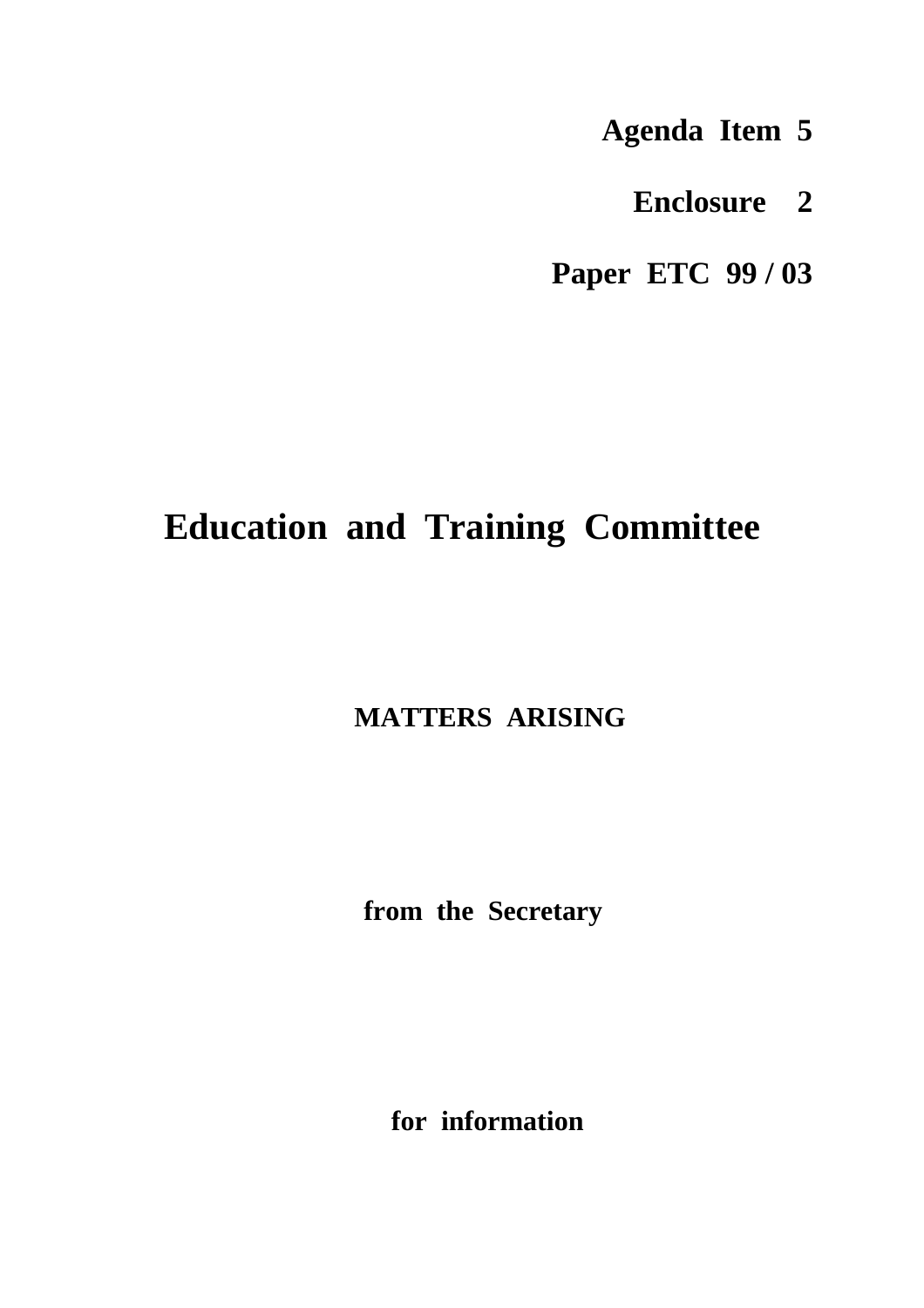# **LOCAL ANALGESIA AND CHIROPODY / PODIATRY STANDARDS OF PROFICIENCY**

#### **1. Introduction**

At its meeting on 28 May 2003 the Education and Training Committee discussed the concern some members had expressed about not being able to include the administration of local analgesia  $(LA)$  – and certification for it – in the (pre-registration) Standards of Proficiency for Chiropody / Podiatry.

The Committee noted that the Medicines and Healthcare Products Regulatory Agency (MHRA) was due to publish a consultation on extending " Patient Group Directions " more widely among the HPC's registrant professions. The Committee asked that this document be studied carefully to see if it gave any opportunities for progressing LA issues. The Committee also asked if there was an option to link the prospective Continuing Professional Development (CPD) scheme with LA certification. The Committee, lastly, also noted that the Standards of Proficiency would have to be reviewed from summer 2004 onwards in any case because of the prospective opening of new Parts of the Register.

#### 2. **The Legislation**

The Health Professions Order 2001 directs the Council to prepare and publish Standards of Proficiency for safe and effective practice on the advice of the Education and Training Committee (Part III, 5 (2) (a) ). These Standards are explicitly linked to admission to the Register.

Since 1977 the then Chiropodists Board had required that all approved programmes and institutions include provision for students to be taught the use of local analgesia and be eligible for the Local Analgesia Certificate upon successful completion of the programme. All diplomates / graduates since then have been competent in and certified in LA. This does leave some 400 or so current registrants, and the whole body of grandparent and European applicants, without LA Certificates. (Podiatry programmes delivered outside Europe and currently known to the HPC generally teach and certify LA in the same way as the UK).

The Health Professions Order also goes on to make explicit reference to the Prescription Only Medicines (Human Use) Order 1997 (and as amended) in Schedule 2, Section 24. The Prescription Only Medicines (POMs) Order allows for these LA certificates to be issued under the ultimate authority of the Medicines and Healthcare Products Regulatory Agency. The way the POMs Order is drafted, however, makes LA Certification a discretionary post-registration provision, not a mandatory pre-registration one.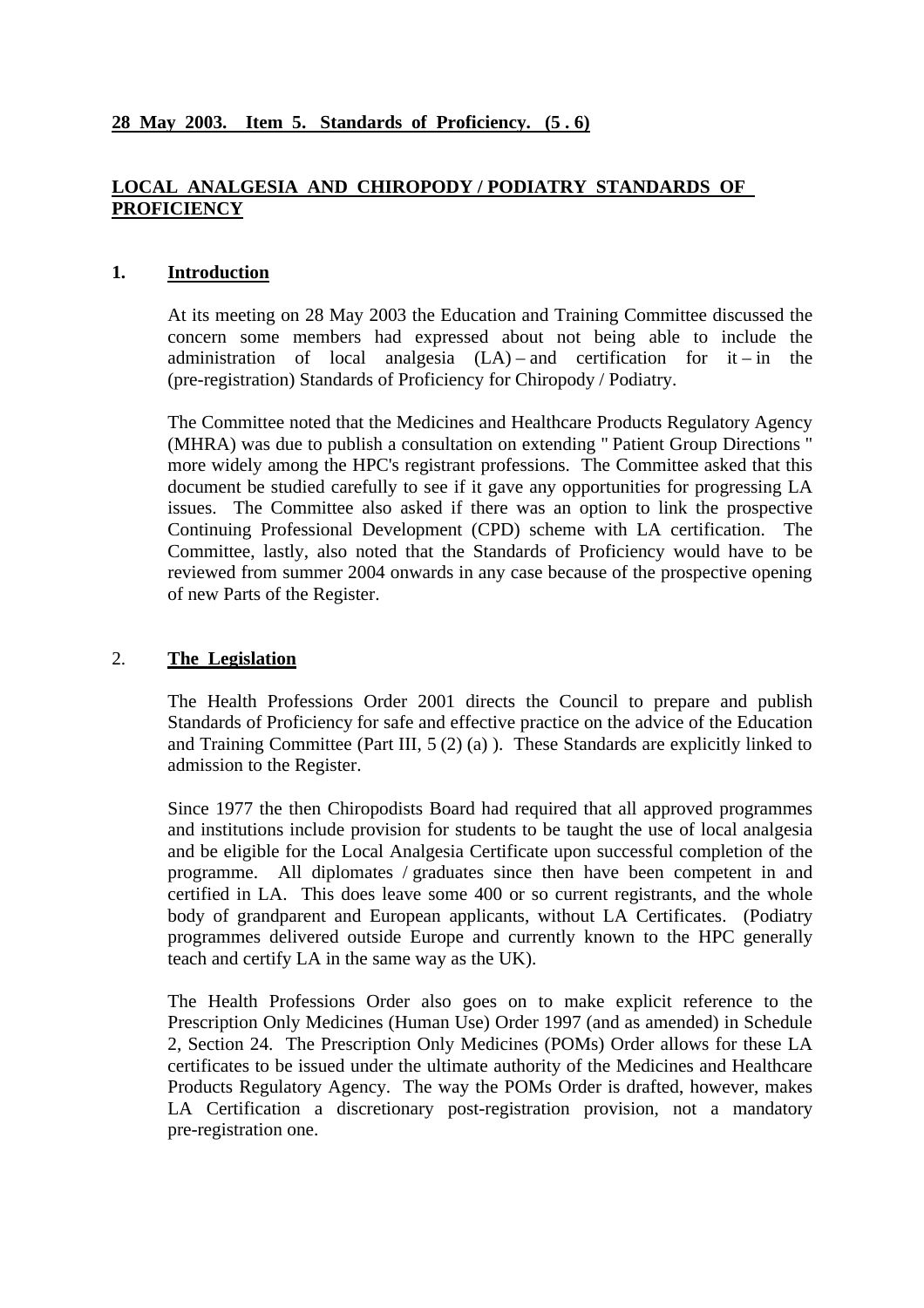The POMs Order was not an issue under the Professions Supplementary to Medicine Act, 1960, because the Chiropodists Board neither had to prepare statutory Standards linked to admission to the Register nor dealt with grandparent applications after 1997. It could also make its own provision for international applicants lacking LA certification.

The POMs legislation relates to " Patient Group Directions " (PGD) because the registered and LA certified chiropodists/podiatrists in the public sector can gain access to additional medicines via PGDs. (However, the 3,000 registered and LA certified chiropodists/podiatrists in the private sector can only gain access to additional medicines via amendments to the Medicines Act 1968).

#### 3. **Current Concern**

The profession of chiropody under the PSM Act (defined as the Chiropodists Board working with the Society of Chiropodists and Podiatrists) had come to see LA Certification as a core basic skill linked for practical purposes to admission to the Register.

The scope of practice of chiropody/podiatry includes surgical procedures. In the main, during undergraduate training, these procedures involve the pain-free treatment of ingrown toenails and the removal of certain skin lesions such as verrucae. The profession's view is that it is not in a patient's interests for a practitioner to offer a surgical procedure without the option of offering LA. This is particularly the case with painful ingrown toenails. Carrying out surgery without LA may expose patients to distress and harm which in turn may expose the registrant to an allegation about their fitness to practise. This is particularly the case in civil law where an allegation of medical negligence (causing undue pain and suffering) may be brought against a practitioner as an unnecessary act if there is an inability to carry out an appropriate treatment in a pain-free environment. This is because a majority of chiropodists / podiatrists on the Register can treat conditions requiring a local anaesthetic and a standard of proof is often dependant upon what standard of care a patient may expect from a majority of practitioners of that profession. It may well be that there will be two different standards, membership of the professional body requiring LA but admission to the HPC Register not doing so. This could create confusion for the public and anomalies within the profession.

Because of the way the POMs Order is drafted, this issue can only be dealt with retrospectively through the HPC's fitness to practise procedures if an allegation is made. The chiropodists/podiatrists advising ETC on the Standards of Proficiency, and the Chiropody/Podiatry member of the Committee, felt that this was an anomaly and recorded their strong concern about it. They also felt that the Standards should not be driven by the interests of 400 uncertificated registrants out of over 8000 who are certified in LA.

The largest obstacle to making LA a universal part of mainstream scope of practice would be a requirement to make all uncertified registrants gain LA Certificates. If the numbers were to be thousands shortly, this might be simply unrealistic to deliver. In reality, it would only be those who would be grandparented in the main who will be in this situation. NB. All researchers, teachers and managers in approved podiatry programmes are currently certified in LA.